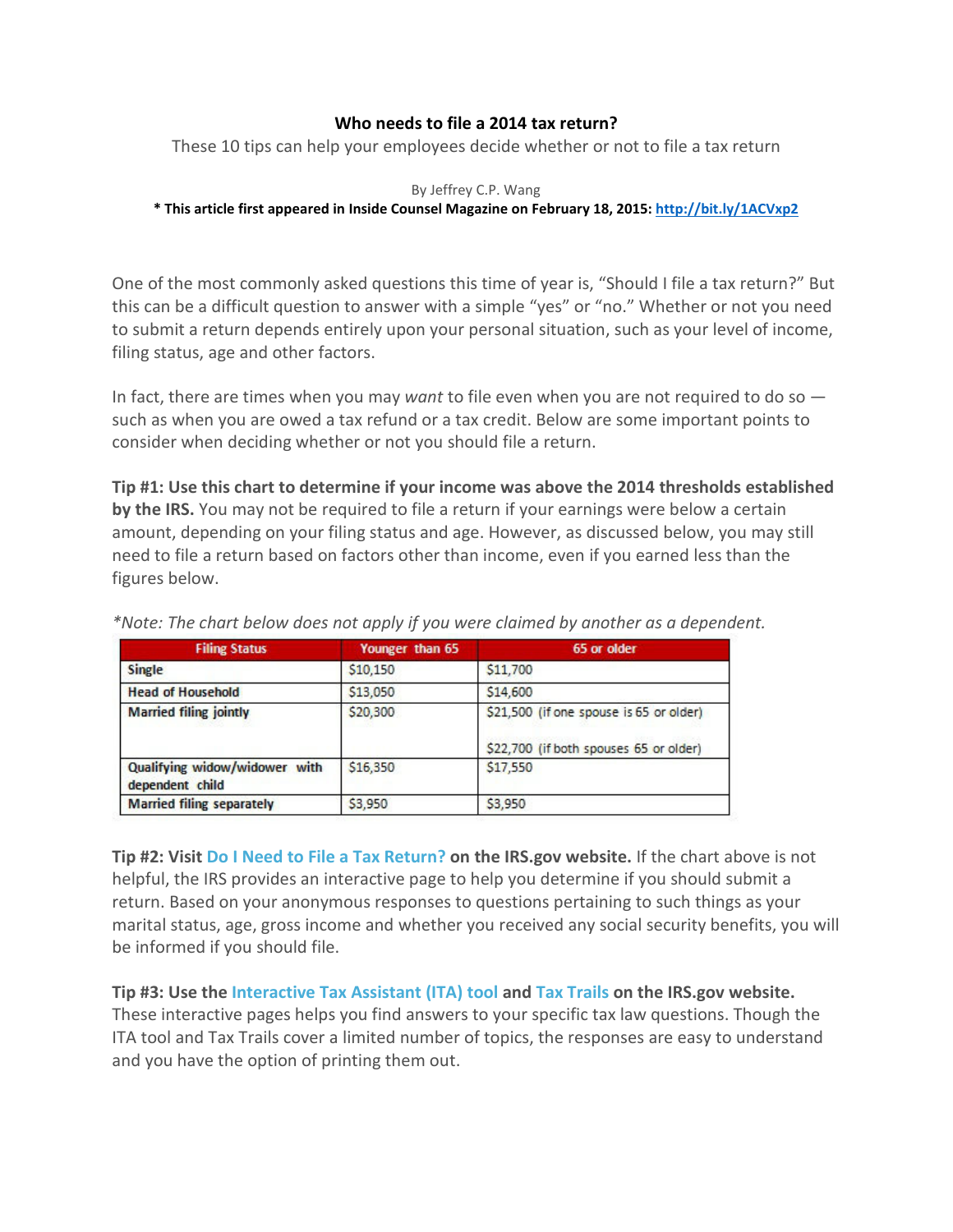**Tip #4: Go to [IRS.gov/filing](http://www.irs.gov/Filing) to find useful publications and posts.** In addition to the interactive pages above, the IRS provides important forms and useful information regarding such topics as how to determine your filing status, how to know which form you should file, and changes under the new health care law.

**Tip #5: Examine the 2014 tax brackets (for taxes due April 15, 2015).** Take time to become familiar with this chart as the numbers have been adjusted for inflation since last year. Also take time to understand **[the U.S. marginal tax rate system](http://www.investopedia.com/terms/m/marginaltaxrate.asp)**.

| Tax<br>rate | <b>Single filers</b>   | <b>Married filing jointly</b><br>or qualifying<br>widow/widower | <b>Married filing</b><br>separately | <b>Head of household</b> |
|-------------|------------------------|-----------------------------------------------------------------|-------------------------------------|--------------------------|
| 10%         | Up to \$9,075          | Up to \$18,150                                                  | Up to \$9,075                       | Up to \$12,950           |
| 15%         | \$9,076 to \$36,900    | \$18,151 to \$73,800                                            | \$9,076 to \$36,900                 | \$12,951 to \$49,400     |
| 25%         | \$36,901 to \$89,350   | \$73,801 to \$148,850                                           | \$36,901 to \$74,425                | \$49,401 to \$127,550    |
| 28%         | \$89,351 to \$186,350  | \$148,851 to \$226,850                                          | \$74,426 to \$113,425               | \$127,551 to \$206,600   |
| 33%         | \$186,351 to \$405,100 | \$226,851 to \$405,100                                          | \$113,426 to \$202,550              | \$206,601 to \$405,100   |
| 35%         | \$405,101 to \$406,750 | \$405,101 to \$457,600                                          | \$202,551 to \$228,800              | \$405,101 to \$432,200   |
| 39.6%       | \$406,751 or more      | \$457,601 or more                                               | \$228,801 or more                   | \$432,201 or more        |

**Tip #6: See if you have already had taxes withheld by your employer.** If your employer has already deducted money from your paycheck for federal income tax, estimated tax payments, etc., you may be entitled to a refund. If this is the case, the only way you will be able to get your money back is to file a tax return! After you file, you can track the status of your refund at **[Where's My Refund?](https://sa.www4.irs.gov/irfof/lang/en/irfofgetstatus.jsp)**

**Tip #7: Determine if you are eligible for the new Premium Tax Credit.** Under the new laws, if you bought health insurance through the health insurance marketplace, you may be eligible for the new Premium Tax Credit. Find out more about more by visiting **[Health Care Law & Your Tax](http://www.irs.gov/Affordable-Care-Act/Individuals-and-Families/Health-Care-Law-and-Your-Tax-Return)  [Return](http://www.irs.gov/Affordable-Care-Act/Individuals-and-Families/Health-Care-Law-and-Your-Tax-Return)** on the IRS.gov website.

**Tip #8: Use the [Earned Income Tax Credit \(EITC\) Assistant](http://apps.irs.gov/app/eitc2014/SetLanguage.do?lang=en) to see if you are eligible for the EITC.** If you worked and earned less than \$52,427 last year, you could receive EITC as a tax refund with or without a qualifying child. You may be eligible for up to \$6,143, but you will need to file a tax return to claim this credit.

**Tip #9: Find out if you qualify for the Additional Child Tax Credit.** The child tax credit helps offset the expenses of raising a child and can be as much as \$1,000 per child. This amount is at least partially refundable as long as you earned more than \$3,000, but it can phase out (decrease in value) for those that earn higher incomes.

**Tip #10: Take advantage of the American Opportunity Credit (AOTC).** The AOTC is available for up to four years of higher education and can be up to \$2,500 per eligible student. Even if you don't owe any taxes, you still may qualify if you or your dependent were enrolled at least half time for at least one academic period. You can learn more **[here](http://www.irs.gov/uac/American-Opportunity-Tax-Credit:-Questions-and-Answers)**.